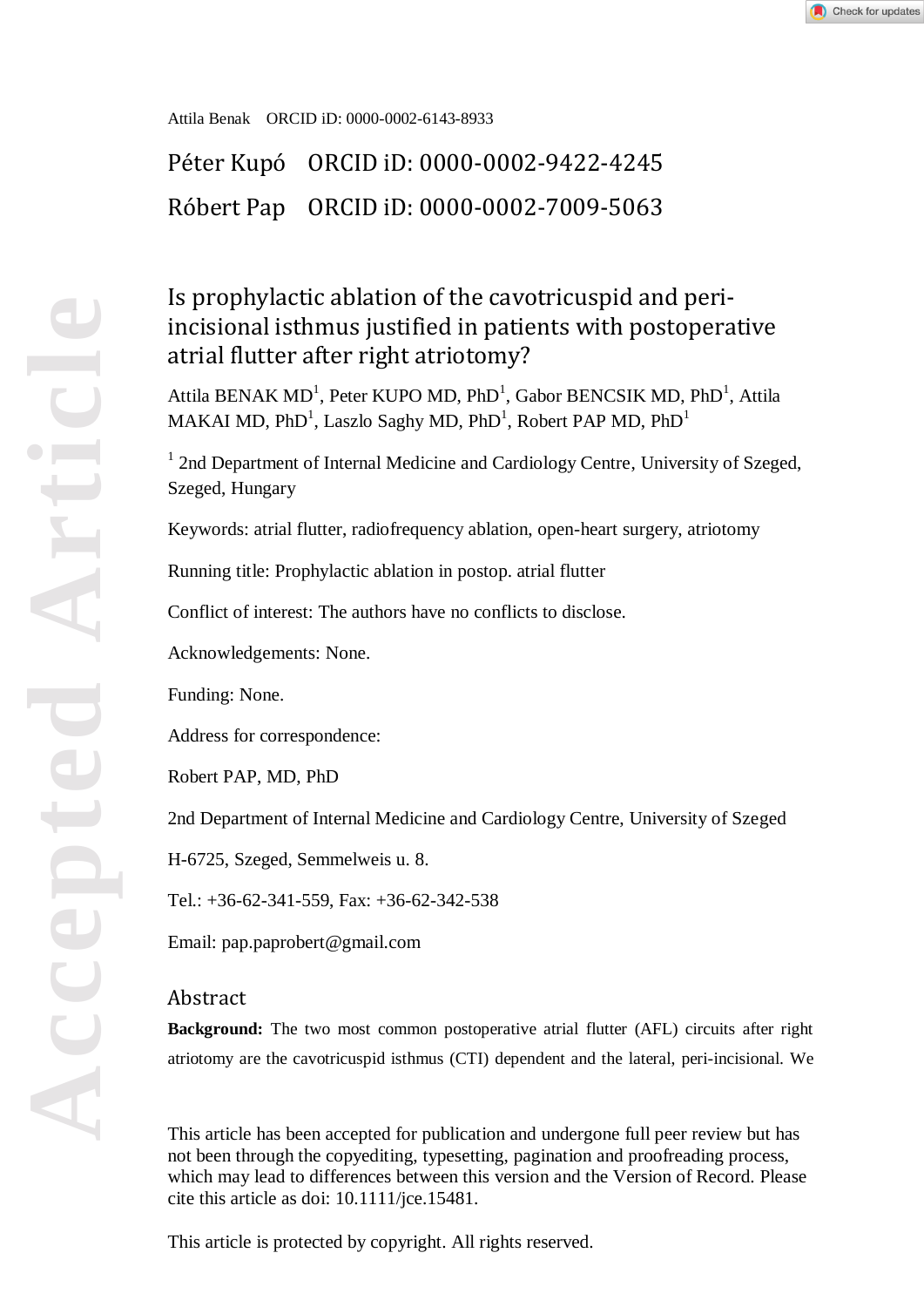investigated whether radiofrequency ablation (RFA) of both circuits results in more favorable long-term outcomes.

**Methods:** Single-center retrospective cohort study of consecutive patients who underwent RFA of AFL after open-heart surgery. The effect of surgery type and RFA strategy on AFL recurrence was evaluated.

**Results:** One hundred and forty-two patients (mean age  $64.5 \pm 12.7$  years,  $65.$ % male) were enrolled. Patients with right atrial (RA) flutter (n=124) were divided into two groups based on the index RFA procedure: only one RA circuit was ablated (**Group 1,** n= 84, 67.7%) or both the CTI and the peri-incisional circuit ablated (**Group 2,** n= 40, 32.3%). The previous openheart surgery was categorized based on the extension of the RA incision: limited (**Type A**) or extended (**Type B**) atriotomy. After a mean follow-up of 36±28 months, flutter recurrence was not different among patients with limited RA atriotomy (25% vs. 22% in Group 1A and 2A, respectively, p=1.0). However, after type B surgery, ablation of both AFL circuits was associated with a reduced recurrence rate (63% vs. 26% in Group 1B and 2B, respectively, p=0.002).

**Conclusions:** In patients with postoperative RA flutter after extended right atriotomy, ablation of both the CTI and the peri-incisional isthmus significantly reduces the AFL recurrence rate. Prophylactic ablation of both isthmi, even if not proven to support reentry, is reasonable in this population.

**Keywords**: atrial flutter, radiofrequency ablation, open-heart surgery, atriotomy

#### Introduction

Open heart surgery frequently involves incising the right atrial (RA) free wall. The atriotomy scar creates the substrate for both cavotricuspid isthmus (CTI) dependent and periincisional atrial flutter (AFL). When these patients undergo catheter ablation, AFLs ongoing at the commencement or inducible during the course of the electrophysiologic (EP) study are targeted. However, recurrences are common with this strategy, due to the development of a previously unmapped AFL circuit in up to 25-50% of patients during follow-up  $[1, 2]$ . Commonly occurring AFL circuits related to RA atriotomy are limited to two types: CTI dependent and RA peri-incisional  $AFL^{[3]}$ . Recurrent flutter after targeting one of the two circuits likely utilizes the other unablated circuit. The aim of this study was to test if addressing both circuits by ablation, compared to only one of them, leads to fewer recurrences and to thereby estimate the possible impact of prophylactic ablation in those cases when only one or neither AFL is encountered during the index procedure.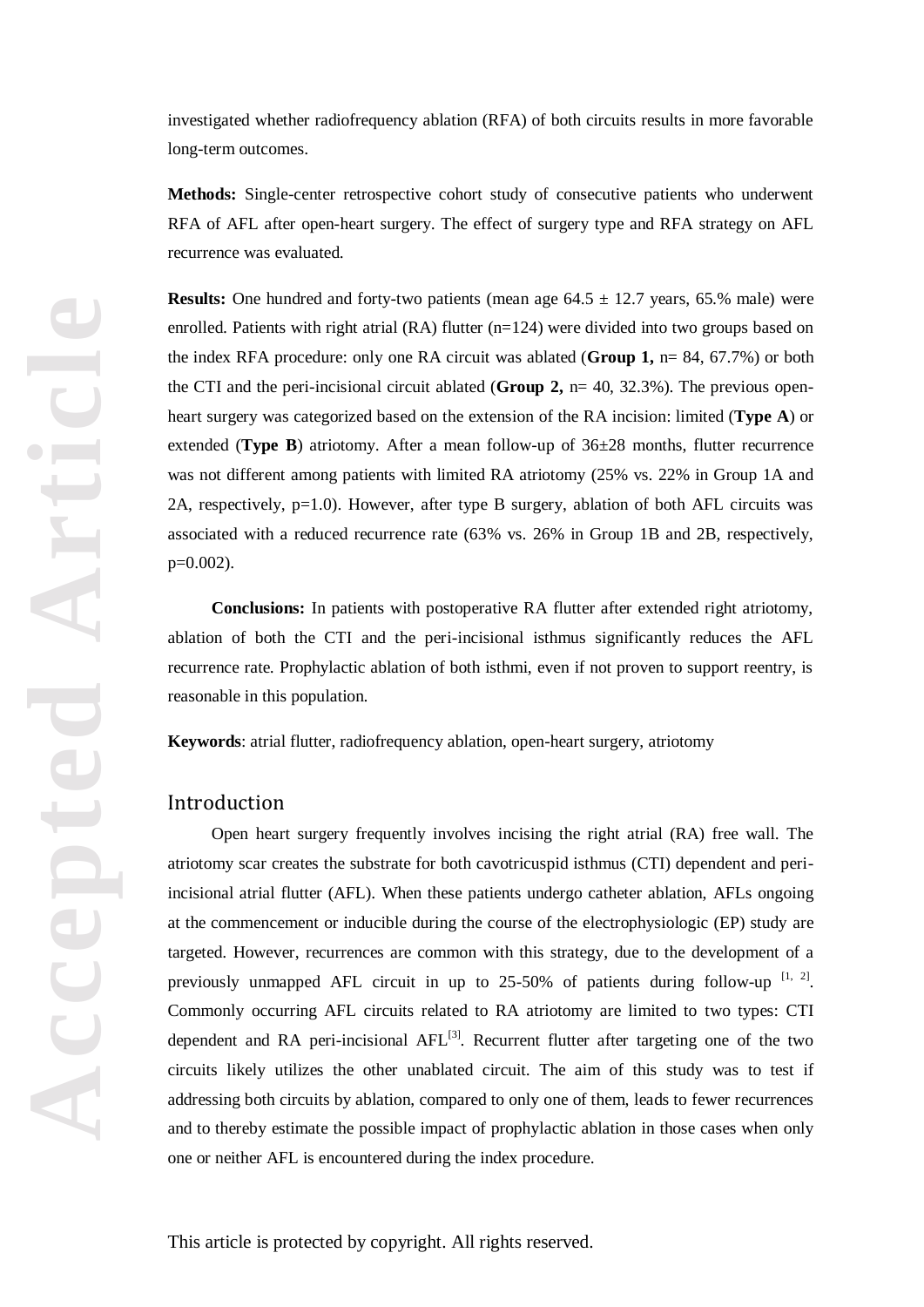## Methods

## Study population

Between January 2010 and December 2018, 142 patients were included in the analysis, which was designed as a single-center retrospective cohort study. Patients with documented, clinical AFL after previous open-heart surgery involving a RA incision, who underwent their first electrophysiology study and catheter ablation during this period were included. Recent heart surgery (less than 3 months) and complex congenital heart disease requiring more than a single atriotomy (eg. atrial switch operation) were exclusion criteria. Patients who underwent at least one RA flutter ablation during the study were divided into two groups: either a CTI dependent *or* a peri-incisonal RA flutter was ablated in **Group 1,** while both CTI dependent *and* peri-incisional flutter ablations were performed in **Group 2**. The two groups were compared in clinical characteristics and arrhythmia-free survival. *Figure 1* demonstrates the flowchart of the study population. The study was approved by the institutional review board and it was conducted in accordance with the Declaration of Helsinki.

## Previous heart surgery

Patients were also grouped according to the specific RA incision applied during open heart surgery (Supplemental figure). In 56 patients (39.4 %), limited right atriotomy (**Type A** procedure) was created for cardiopulmonary bypass during coronary artery bypass graft surgery (CABG; n=37, 26%), aortic valve replacement (AVR; n=13, 9.1%), CABG plus AVR  $(n=2, 1.4\%)$  or Bentall procedure( $n=4, 2.8\%$ ). Eighty-six patients had extended RA incision (**Type B** procedure) in case of mitral valve repair/replacement through a transseptal approach  $(n=59, 40.6\%)$ , tricuspid valve repair/replacement  $(n=2, 1.4 \%)$ , atrial or ventricular septal defect surgery  $(n=14, 9.6\%)$ , a combination of the aforementioned  $(n=4, 2.8\%)$  or other types of surgery, such as excision of atrial myxoma  $(n=2, 1.4\%)$ , correction of Fallot tetralogy  $(n=1, 1.4\%)$ 0.7%), cor triatriatum (n=1, 0.7%), pulmonary vein transposition (n=1, 0.7%), pulmonary valvuloplasty  $(n=1, 0.7\%)$  and Glenn procedure  $(n=1, 0.7\%)$ .

## Electrophysiology procedure

The electrophysiology procedures were done under conscious sedation using midazolam and/or fentanyl. Diagnostic catheters were introduced via the right and/or left femoral veins in the majority of the cases. In some patients, internal jugular or subclavian veins were also used for catheter entrance. Catheters were positioned into the coronary sinus, right ventricle, and right atrium with fluoroscopy and (if available) intracardiac echocardiography (ICE) guidance. ICE was used in most of the cases for continuous monitoring of complications and catheter locations.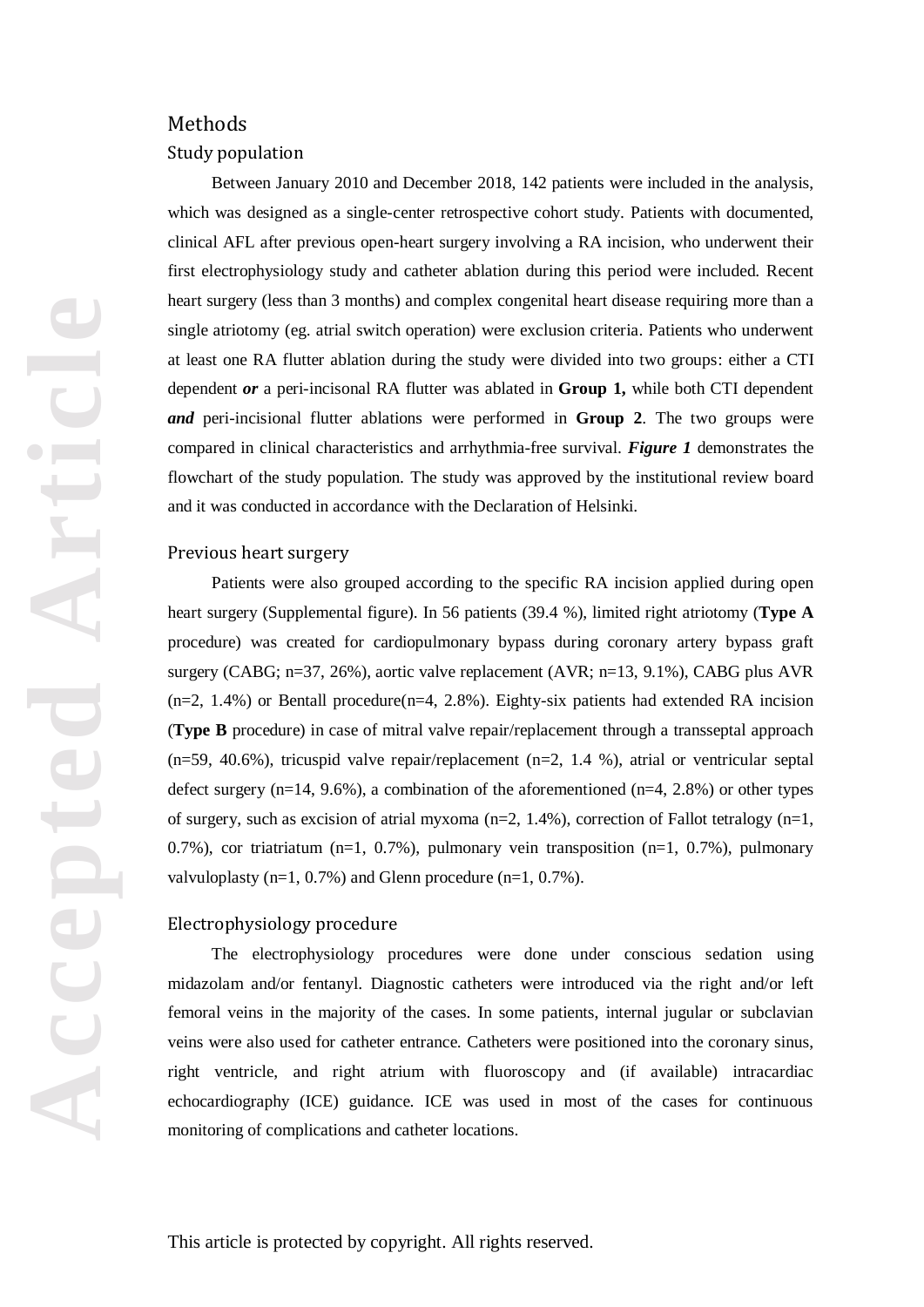If the patient presented in sinus rhythm, programmed atrial stimulation (with up to 3 extrastimuli and two drive cycle lengths, without isoproterenol) was performed for arrhythmia induction. Alternatively, if the ECG documentation of the clinical arrhythmia was characteristic for typical flutter (counterclockwise CTI dependent AFL) empirical ablation of the CTI was performed in sinus rhythm. This latter approach is based on the high specificity of the typical ECG for CTI dependent flutter and congruent with guideline recommendation to consider CTI ablation after an episode of typical AFL. <sup>[4-6]</sup>Noninducible patients with atypical AFL ECG documentation were not ablated and not included in this study. No empirical ablation was performed outside the CTI.

All RA flutters - whether spontaneous or induced - were mapped and targeted by the previously described approach<sup>[3]</sup>. Briefly, entrainment pacing was performed first at the CTI. If CTI dependent flutter was diagnosed, linear radiofrequency (RF) ablation was created between the tricuspid annulus and the inferior vena cava (IVC) using an irrigated catheter in power controlled (30-40W) mode. When the AFL terminated and bidirectional CTI block was achieved induction was attempted by programmed stimulation to reveal further atrial arrhythmias. For non-CTI dependent flutter activation mapping with an electroanatomic (EA) mapping system (CARTO 3, Biosense Webster, Diamond Bar, CA, USA) and/or entrainment mapping was used to delineate the arrhythmia circuit. In case of peri-incisional RA flutter, linear RF ablation was performed between the atriotomy scar and an anatomic barrier such as the IVC, superior vena cava (SVC), or tricuspid annulus (TA). Sites of reconnection along the atriotomy line were also targeted by RF ablation. *Figure 2* illustrates the 3D EA image of the RA and the ablation lesion sets after CTId and peri-incisional flutter ablation. The end point of the procedure included arrhythmia termination and non-inducibility, combined with conduction block along linear lesions demonstrated by pacing close to the line and observing an activation detour by mapping on the opposite side. Bidirectional conduction block across the linear CTI lesion was checked by pacing from both sides of the line.

#### Follow-up

After the electrophysiology procedure, patients had follow-up at 3 months and 12 months in our institution. Thereafter, follow-up was continued in our outpatient clinic or in the referring hospital depending on the patients' preferences. 12-lead ECG was performed during every follow-up and hospitalization. Event recorder, 24 hours, 72 hours, or 1-week Holter monitoring was used based on the patients' complaints. Patients with implantable electronic devices and an atrial lead had continuous monitoring of atrial high rate episodes. If a flutter recurrence was documented, a redo procedure was recommended based on the clinical scenario. Repeated procedures were performed in the same manner as the index procedures. For the survival analysis, if the previously ablated flutter recurred, follow-up time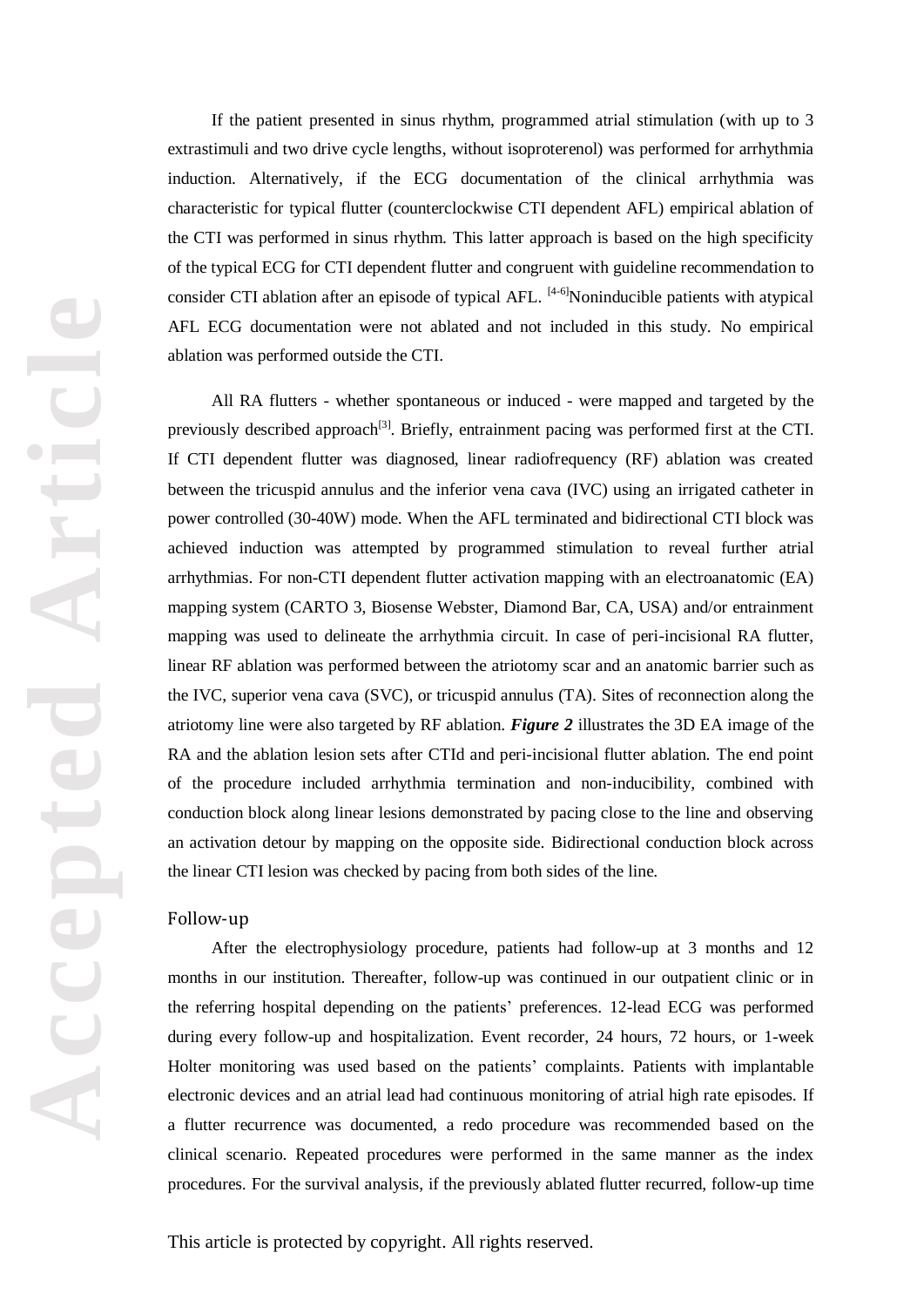was counted from the redo procedure. In case of atrial fibrillation during the follow-up, a rhythm or rate control strategy was implemented, considering the symptoms, demographic and echocardiographic data. Patients who had not completed the 3 months follow-up were excluded from the survival analysis.

#### Statistical analysis

IBM SPSS Statistics 26 was used for statistical analysis. Continuous variables are indicated as mean  $\pm$  SD, and categorical variables are expressed in percentage form. The difference between the two groups was tested by the chi-square test in case of categorical variables and Student's t-test was used for the continuous variables. We used the Cox proportional hazards regression model to estimate hazard ratios (HR) and 95% confidence intervals (CI) for new RA flutter recurrence in the two groups. The time to recurrence during the follow-up period was tested by the Kaplan-Meier curve with the log-rank analysis. Logistic regression was utilized to determine the predictor factors of peri-incisional flutter occurrence after CTId flutter ablation.  $p < 0.05$  was considered statistically significant.

## Results

#### Baseline characteristics

There was no difference between the two groups in terms of age, gender, LA diameter, and prevalence of comorbidities except diabetes mellitus, which was significantly more frequent in Group 1. Time between the surgery and the flutter occurrence, prior cardioversion attempt, and antiarrhythmic drug usage were comparable between the groups. Clinical characteristics in detail are summarized in *Table 1.*

#### Index procedure

In the study period 142 patients with previous open-heart surgery involving RA atriotomy underwent their first catheter ablation for AFL. During the index procedure, 124 (87.3%) patients had at least one RA flutter ablated, 18 (12.7%) had only LA flutter. Of the 124 patients with RA ablation, 79 (63.7%) had only the CTI ablated and 5 (4%) had only the RA peri-incisional flutter ablated during the index procedure (Group 1). Forty patients (32.2%) had both RA circuits ablated (Group 2). In 14 patients with documented typical atrial flutter CTI RF ablation was performed in SR and arrhythmia induction was implemented afterwards. Of those patients who had both RA AFLs during the index procedure, the majority (75%) presented with CTId AFL, and the peri-incisional AFL occurred after CTI ablation. Thirty out of 110 (27.3%) patients who underwent an initial CTI ablation had spontaneous or induced peri-incisional flutter afterward. On the other hand, 10 out of 14 (71%) patients had subsequent CTId flutter after ablation of the initial peri-incisional circuit. In patients with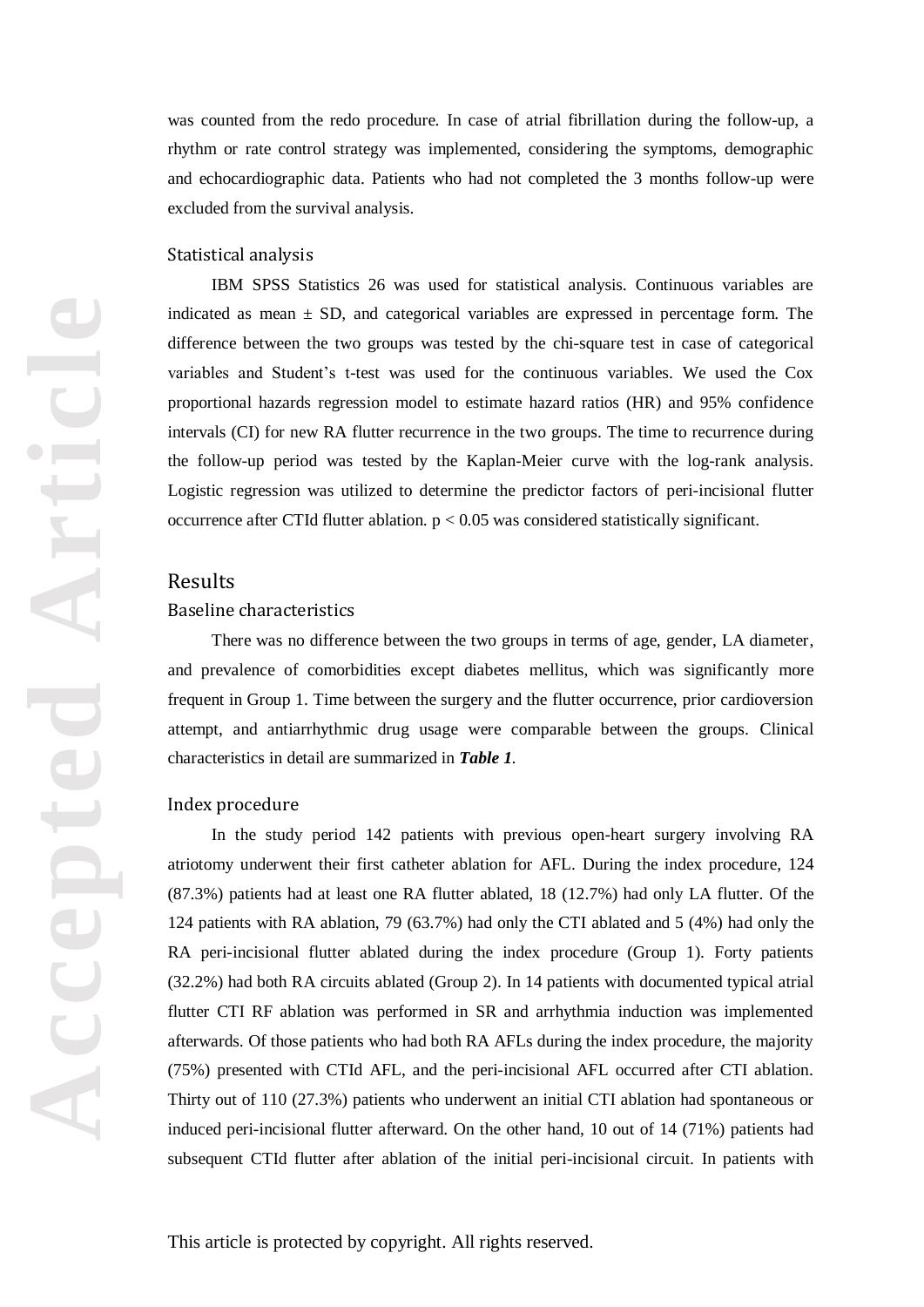peri-incisional AFL the ablation line was created mostly between the atriotomy scar and the IVC (31/45, 69%), while in some cases the SVC (4/45, 9%) or the tricuspid annulus (1/45, 2.2%) was utilized as an electrical barrier. Sites of reconnection were ablated focally within the atriotomy scar in 4 patients (9%) and extended ablation (IVC+SVC) was needed in 5 cases (11%). The ablation end point was achieved in all RA flutter cases except one, where creating complete bidirectional CTI block was not possible despite extensive ablation.

#### Follow-up and redo procedures

Six patients (3 patients each from Group 1 and 2) were lost to follow-up, the remaining 118 were followed for 36±28 months. During follow-up, 47/118 (39.8 %) experienced flutter recurrence, 37 of them underwent a redo procedure. During redo 29 patients had RA flutter, 7 had LA flutter and one had both. Out of the 30 patients with RA flutter at redo: 5 had CTId, 24 peri-incisional AFL and 1 patient both. In 22 of 30 (73%) patients recurrence of a previously not treated RA flutter (2 CTId, 20 peri-incisional) was documented during redo, while the rest had reconduction in a circuit ablated during the index procedure.

#### Outcome according to flutter circuits ablated at the index procedure

Of the 118 patients with follow-up 81 (68.6%) had only one RA flutter ablated during the index procedure (Group 1), 37 (31.4%) had both CTId and peri-incisional flutter ablated (Group 2). During follow up 37/81 (46%) in Group 1 and 10/37 (27%) in Group 2 had flutter recurrence (p=0.049).

#### Effect of surgery type

Overall, the frequency of CTId flutter at the index or repeat procedures was not different according to atriotomy type, but a peri-incisional flutter was more common after Type B surgery (*Table 2*). Furthermore, in patients with initial CTId flutter (n=113), only the surgery type was a significant predictor (OR: 3.4, CI: 1.3-8.7) for subsequent peri-incisional flutter occurrence in a multivariate regression analysis (including age, gender, ejection fraction and surgery type).

In patients with type A surgery, the rate of flutter recurrence was not different between those that had only one flutter circuit vs. both CTI and peri-incisional circuits ablated during the index procedure (25% vs. 22% in Group 1A and 2A, respectively, p=1.0). However, in patients with type B surgery the recurrence rate was 63% in Group 1B (one circuit ablated), compared to 26% in Group 2B (both circuits ablated) (p=0.002). *Figure 3*. The number needed to treat (NNT) by ablation of both circuits to prevent one flutter recurrence after type B surgery was 2.7. Therefore, both RA circuits being ablated at the index procedure had a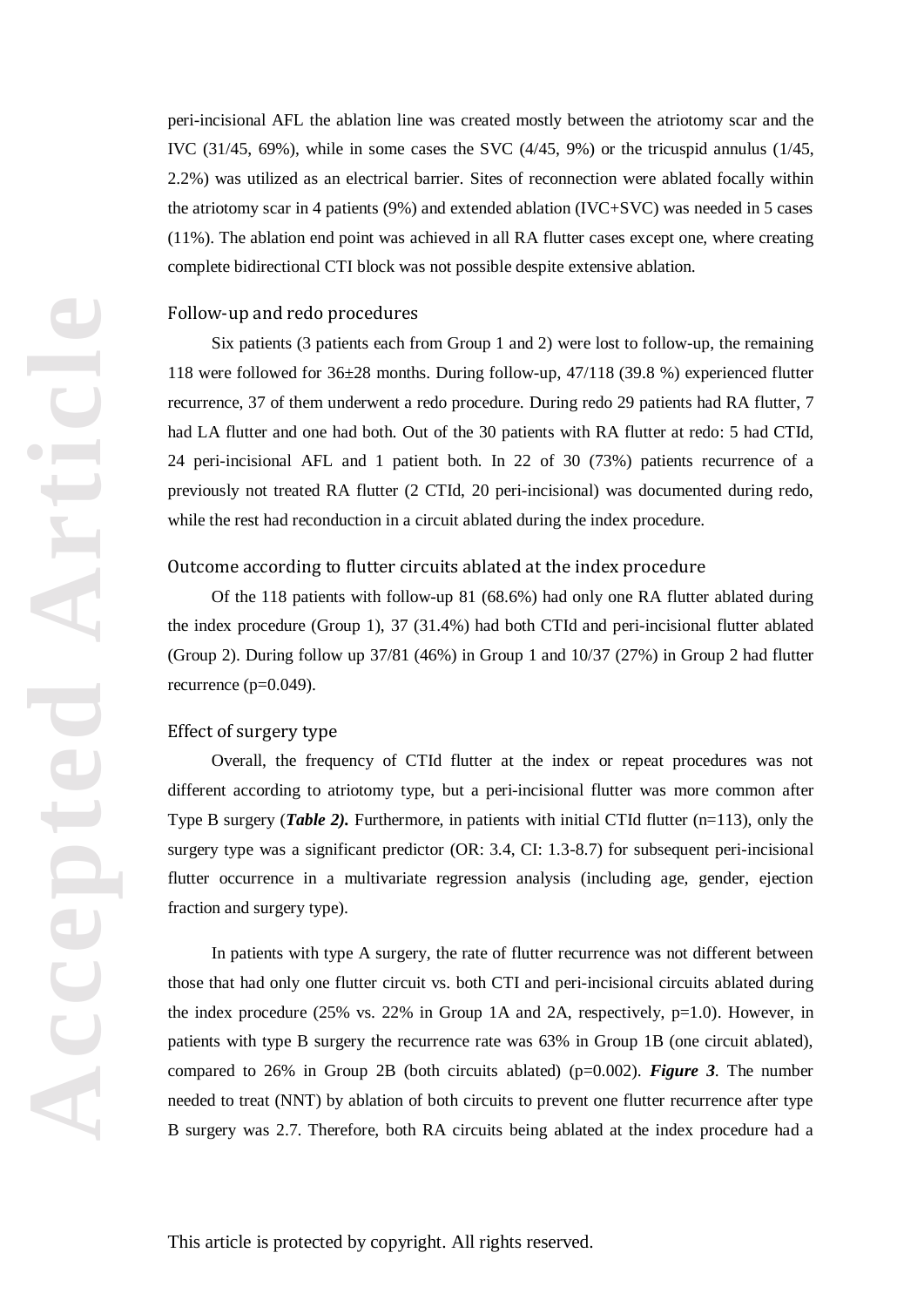substantial impact on recurrence in surgical group B and accounted for all of the differences observed in the total population of postoperative flutter patients.

#### Atrial flutter after type B surgery

In **Group 1B** 39/42 patients had CTId and 3/42 had only peri-incisional flutter ablated at the index procedure. After CTI RF ablation, the majority of flutter recurrences (15/24, 62.5 %) were peri-incisional, while peri-mitral and other LA (unmapped) flutter occurred in 20.8% and 16.6%, respectively. One CTId, 1 peri-mitral, and 1 unmapped LA flutter was observed in 2 patients after initial peri-incisional flutter ablation.

In contrast in **Group 2B,** no new RA flutter was diagnosed during redo. Five patients suffered a recurrence of a previously ablated flutter (3 incisional, 1 CTId, 1 both), and 2 patients had LA flutter (1 peri-mitral, 1 unmapped).

#### Emergence of a new RA flutter during follow-up in Group B

To quantify the relative importance of inadequate ablation technique versus novel arrhythmogenesis in determining flutter recurrence, we also analyzed the occurrence of a new RA flutter separately from that due to reconduction in a previously targeted circuit. Accordingly, we performed a survival analysis in surgical group B (*Figure 4*), where survival time was counted from the redo procedure in those that had only a previously ablated RA circuit reablated at redo. After 1.3±0.5 procedures targeting one (Group 1B) or both (Group 2B) RA circuits, survival free of new RA or unmapped flutter (LA flutters excluded, patient censored if permanent AF developed or end of follow up,) was 59.7±6.5 vs. 108.5±6.5 months, respectively  $(p<0.001)$ .

## Discussion

The following can be concluded from the results of this study:

- 1. Patients with postoperative RA flutter after right atriotomy who have both the CTI and the peri-incisional circuit ablated during the index procedure experience less recurrence compared to those who have only one of the circuits ablated (27% vs. 46%).
- 2. This difference however only presents in those postoperative patients who had an extended RA free wall incision (Type B procedure).
- 3. In patients with RA flutter after Type B atriotomy, based on a NNT of 2.7, prophylactic ablation of both RA circuits (CTI and peri-incisional) is reasonable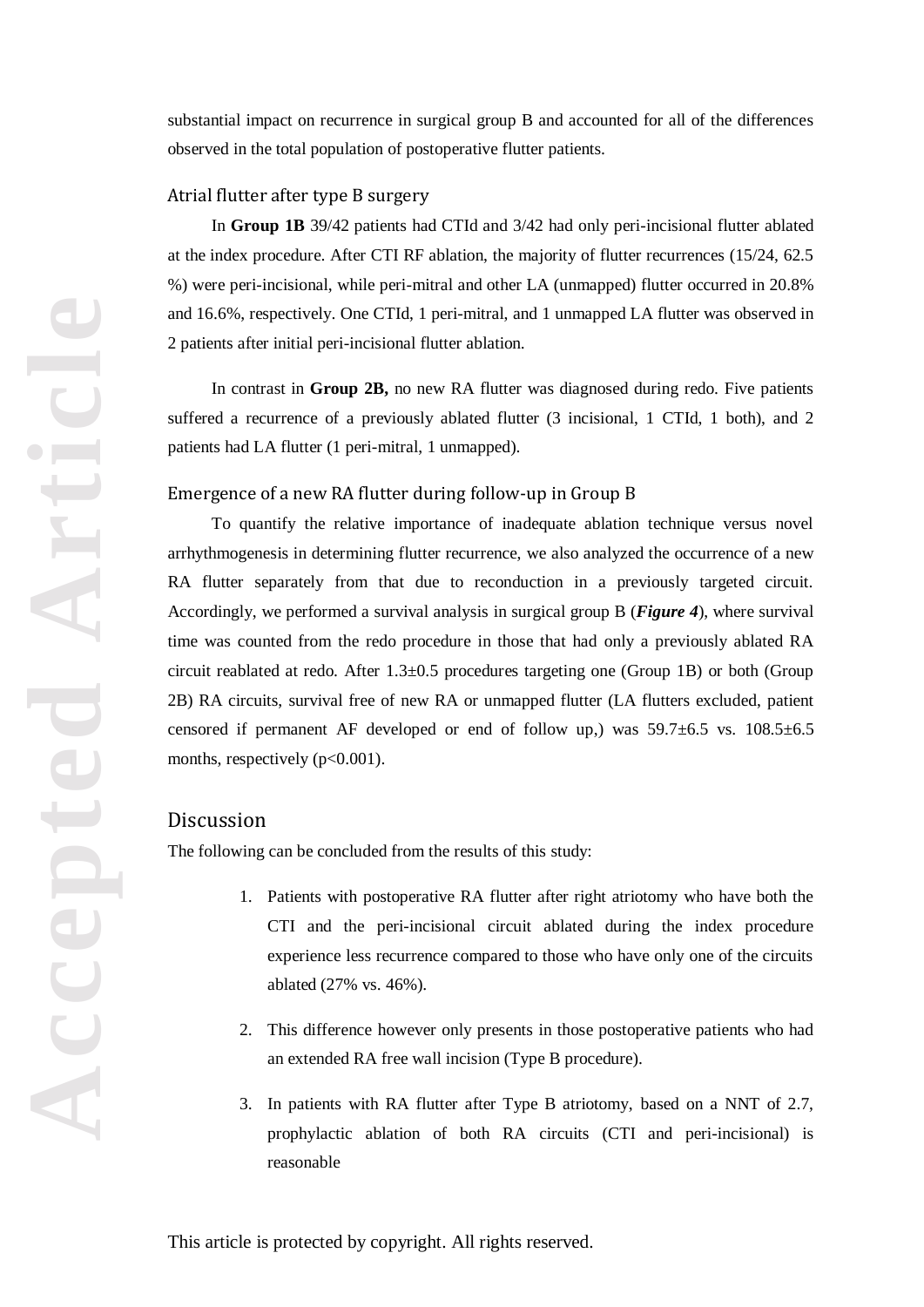When only spontaneously occurring and induced AFLs are targeted during catheter ablation of postoperative atrial flutter recurrence rate remains high despite modern technology, related to multiple possible AFL circuits<sup>[1, 2]</sup>. Common wisdom and previous experience with scar-related AFLs suggest that the more flutter circuits are encountered during the index procedure, the more likely recurrence would occur<sup>[7]</sup>. However we found the opposite situation in patients after extended RA atriotomy: when both CTI dependent and peri-incisional AFL presented during the index procedure and were targeted by ablation, better outcome ensued, compared to when only one of them was encountered. The surgical incision on the RA free wall not only acts as a central obstacle during peri-incisional reentry, but also promotes the development of CTI dependent  $AFL^{[8]}$ . This explains why both flutter circuits are prevalent after extended RA atriotomy. The CTI dependent AFL is the most common macroreentrant arrhythmia after open heart surgery, followed by peri-incisional reentry in patients after RA atriotomy. Other types of RA tachycardias are uncommon in this population<sup>[3]</sup>. We have shown previously that the distribution of different AFL circuits depends upon the surgical technique, with a longer RA incision associated with a higher percentage of peri-incisional reentry<sup>[3]</sup>. In line with these results, we have observed a higher risk for the development of a new RA flutter after ablation of one circuit in patients with extended (Type B) vs. limited (Type A) RA atriotomy (63% vs. 25%, respectively). The patients after a Type B procedure who underwent ablation of both the CTI and the periincisional isthmus during the index procedure experienced a markedly increased success rate compared to those who only had one circuit targeted (74% vs. 47%, respectively). Therefore, in patients presenting with RA flutter with such an arrhythmogenic, long RA incision (Type B procedure) ablation of both AFL circuits (CTI dependent and peri-incisional) prophylactically will likely decrease the otherwise high recurrence rate.

Similar results have been published in a special type of post-surgical AFL population who had cannulation of the coronary sinus for retrograde cardioplegia<sup>[9]</sup>. After coronary artery bypass grafting using this technique the rate of postoperative AFL was reported to be increased, likely associated with both the incision and crush injury from clamping on the RA free wall<sup>[10]</sup>. The use of this technique is relatively limited<sup>[11]</sup> and was not represented in our population of patients.

#### Limitation

This was a single center, observational study. Only future prospective, randomized trials can definitively establish the strategy of prophylactic ablation of both RA circuits in postoperative flutter patients.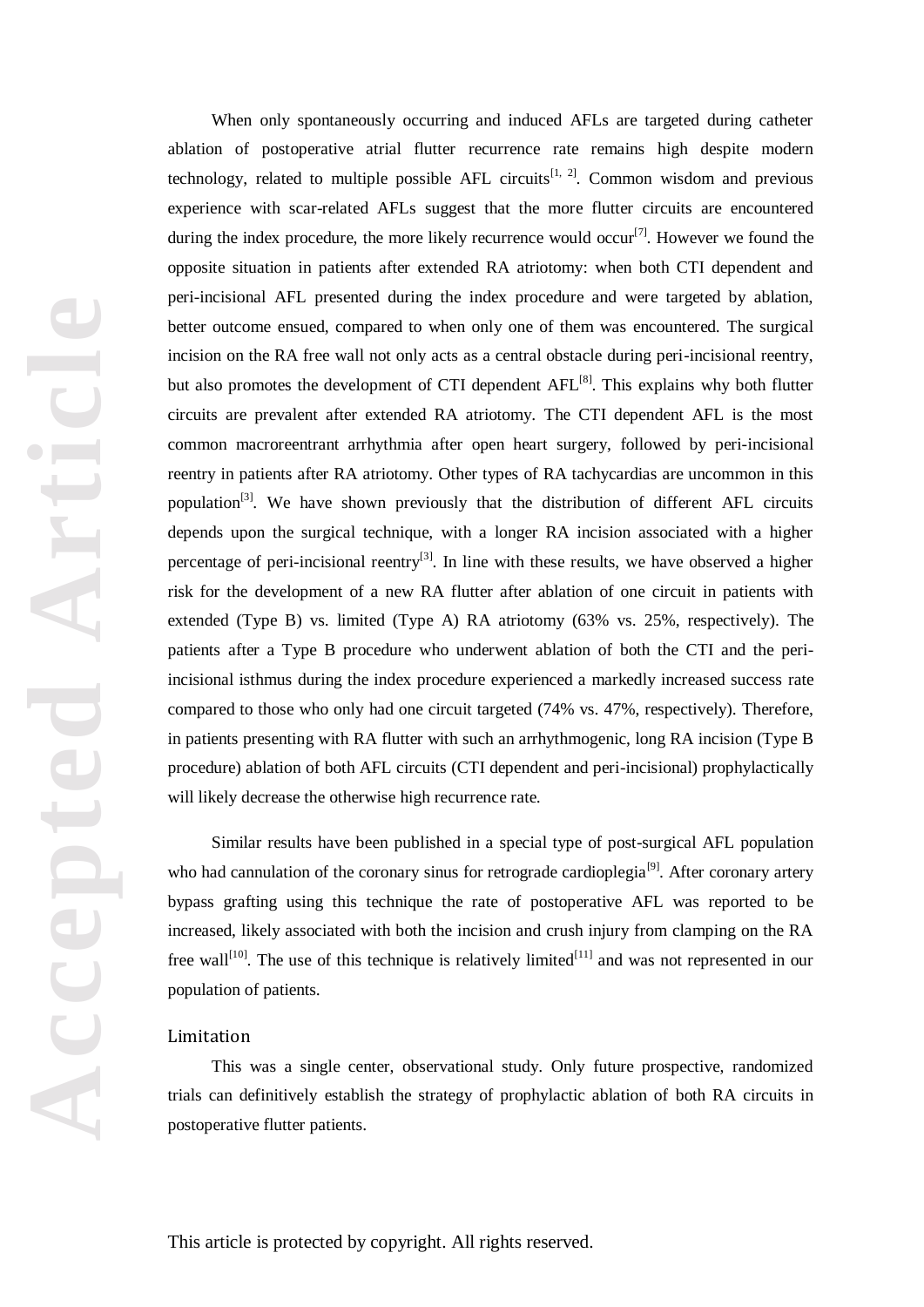## Conclusion

In patients with postoperative RA flutter after extended right atriotomy (Type B procedure) linear ablation of both the CTI and the isthmus between the RA incisional scar and the IVC is justified regardless of whether macroreentry is documented in these circuits, after considering individual patient characteristics. Prophylactic ablation of both RA circuits will likely decrease recurrences in this population.

## Data Availability Statement

The data that support the findings of this study are available from the corresponding author upon reasonable request.

## References

- 1. Anguera, I., et al., *Long-Term Outcome After Ablation of Right Atrial Tachyarrhythmias After the Surgical Repair of Congenital and Acquired Heart Disease.* Am J Cardiol, 2015. **115**(12): p. 1705-13.
- 2. de Groot, N.M., et al., *Long-term outcome after ablative therapy of postoperative atrial tachyarrhythmia in patients with congenital heart disease and characteristics of atrial tachyarrhythmia recurrences.* Circ Arrhythm Electrophysiol, 2010. **3**(2): p. 148-54.
- 3. Pap, R., et al., *Surgical technique and the mechanism of atrial tachycardia late after open heart surgery.* J Interv Card Electrophysiol, 2012. **35**(2): p. 127-35.
- 4. Saoudi, N., et al., *A classification of atrial flutter and regular atrial tachycardia according to electrophysiological mechanisms and anatomical bases; a Statement from a Joint Expert Group from The Working Group of Arrhythmias of the European Society of Cardiology and the North American Society of Pacing and Electrophysiology.* Eur Heart J, 2001. **22**(14): p. 1162- 82.
- 5. Brugada, J., et al., *2019 ESC Guidelines for the management of patients with supraventricular tachycardiaThe Task Force for the management of patients with supraventricular tachycardia of the European Society of Cardiology (ESC).* Eur Heart J, 2020. **41**(5): p. 655-720.
- 6. Barbato, G., et al., *Is electrocardiography a reliable tool for identifying patients with isthmusdependent atrial flutter?* Europace, 2009. **11**(8): p. 1071-6.
- 7. Coffey, J.O., et al., *Catheter ablation of scar-related atypical atrial flutter.* Europace, 2013. **15**(3): p. 414-9.
- 8. Bui, H.M., et al., *Fixed intercaval block in the setting of atrial fibrillation promotes the development of atrial flutter.* Heart Rhythm, 2008. **5**(12): p. 1745-52.
- 9. Verma, A., et al., *Importance of ablating all potential right atrial flutter circuits in postcardiac surgery patients.* J Am Coll Cardiol, 2004. **44**(2): p. 409-14.
- 10. Mori, S.S., et al., *Atrial flutter after coronary artery bypass grafting: proposed mechanism as illuminated by independent predictors.* Ann Thorac Cardiovasc Surg, 2003. **9**(1): p. 50-6.
- 11. Candilio, L., et al., *A retrospective analysis of myocardial preservation techniques during coronary artery bypass graft surgery: are we protecting the heart?* J Cardiothorac Surg, 2014. **9**: p. 184.

## **Table 1**. Clinical characteristics

|               | <b>Group 1</b> $(n=84)$ | Group2 $(n=40)$ | p value |
|---------------|-------------------------|-----------------|---------|
| Age           | $64.9 \pm 13$           | $61.2 \pm 11.7$ | 0.122   |
| Sex (%, male) | 67.9                    | CO              | 0.750   |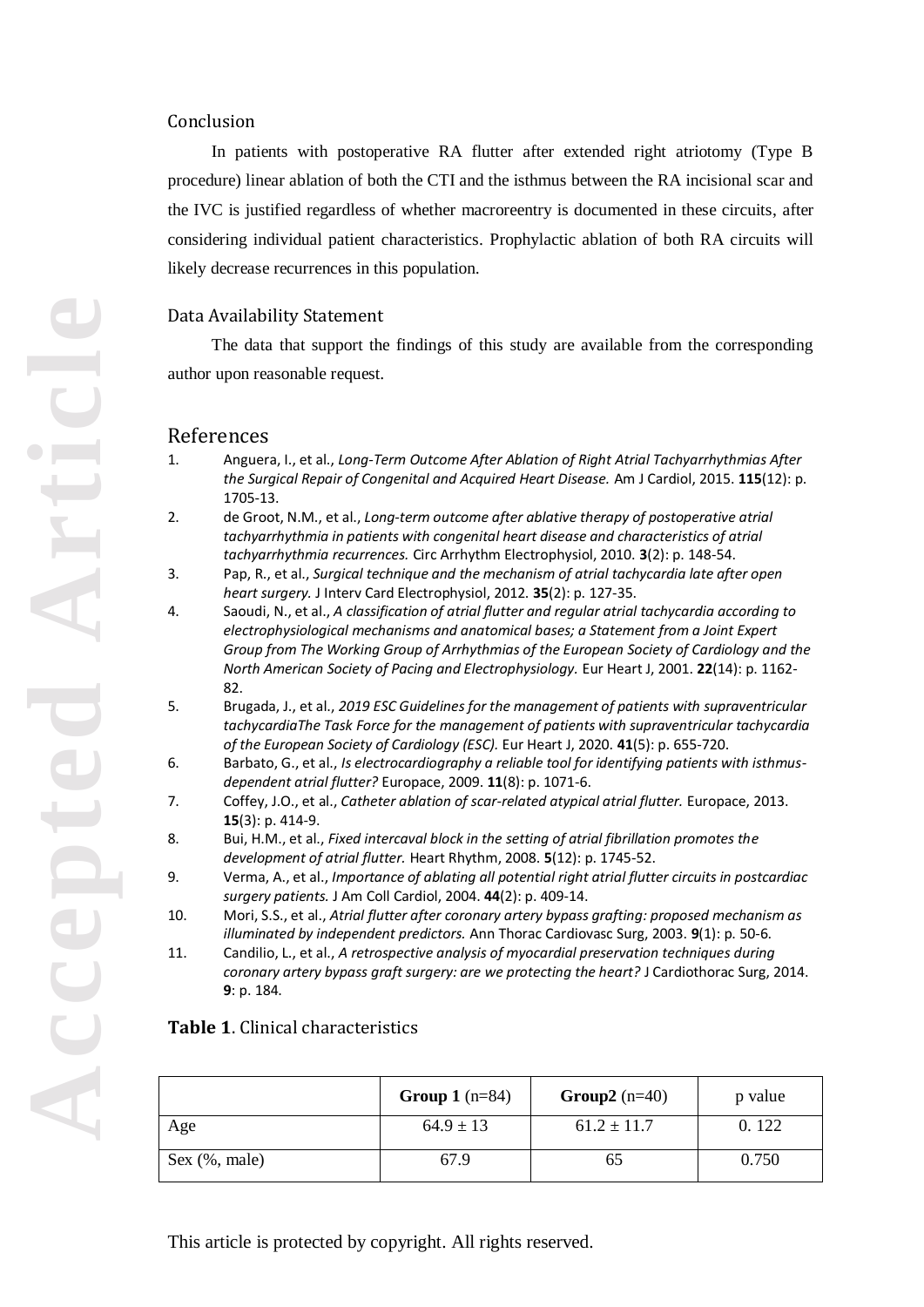| Hypertension $(\%)$                   | 90.5           | 80             | 0.104 |
|---------------------------------------|----------------|----------------|-------|
| Diabetes mellitus $(\% )$             | 32.1           | 12.5           | 0.019 |
| Ischaemic heart disease (%)           | 46.4           | 35             | 0.229 |
| $COPD(\% )$                           | 10.7           | 5              | 0.295 |
| $CKD$ $(\% )$                         | 3.6            | 0              | 0.226 |
| LA diameter (mm)                      | $50.5 \pm 6.4$ | $49.9 \pm 6.2$ | 0.776 |
| Time since surgery (years,<br>median) | 9              | 8              | 0.713 |
| AAD use $(\%)^*$                      | 10.3           | 17.5           | 0.259 |
| Prior cardioversion (%)               | 16.1           | 20             | 0.589 |

AAD= antiarrhythmic drug, CKD= chronic kidney disease, COPD= chronic obstructive pulmonary disease, LA = left atrium

\**at the time of the index procedure*

**Table 2.** Cumulative incidence of cavotricusid isthmus dependent (CTId) and peri-incisional flutter in the study population at the index and the redo procedure(s).

|                   | Type A $(n=51)$ | Type B $(n=73)$ | p value |  |  |
|-------------------|-----------------|-----------------|---------|--|--|
| Index procedure   |                 |                 |         |  |  |
|                   |                 |                 |         |  |  |
| <b>CTId</b>       | 49 (96.1%)      | 70 (95.9%)      | 0.96    |  |  |
| Peri-incisional   | 11(21.6%)       | 34 (46.6%)      | 0.04    |  |  |
| Redo procedure(s) |                 |                 |         |  |  |
|                   |                 |                 |         |  |  |
| <b>CTId</b>       | 50 (98%)        | 71 (97.3%)      | 0.077   |  |  |
| Peri-incisional   | 16 (31.4%)      | 49 (67.1%)      | < 0.001 |  |  |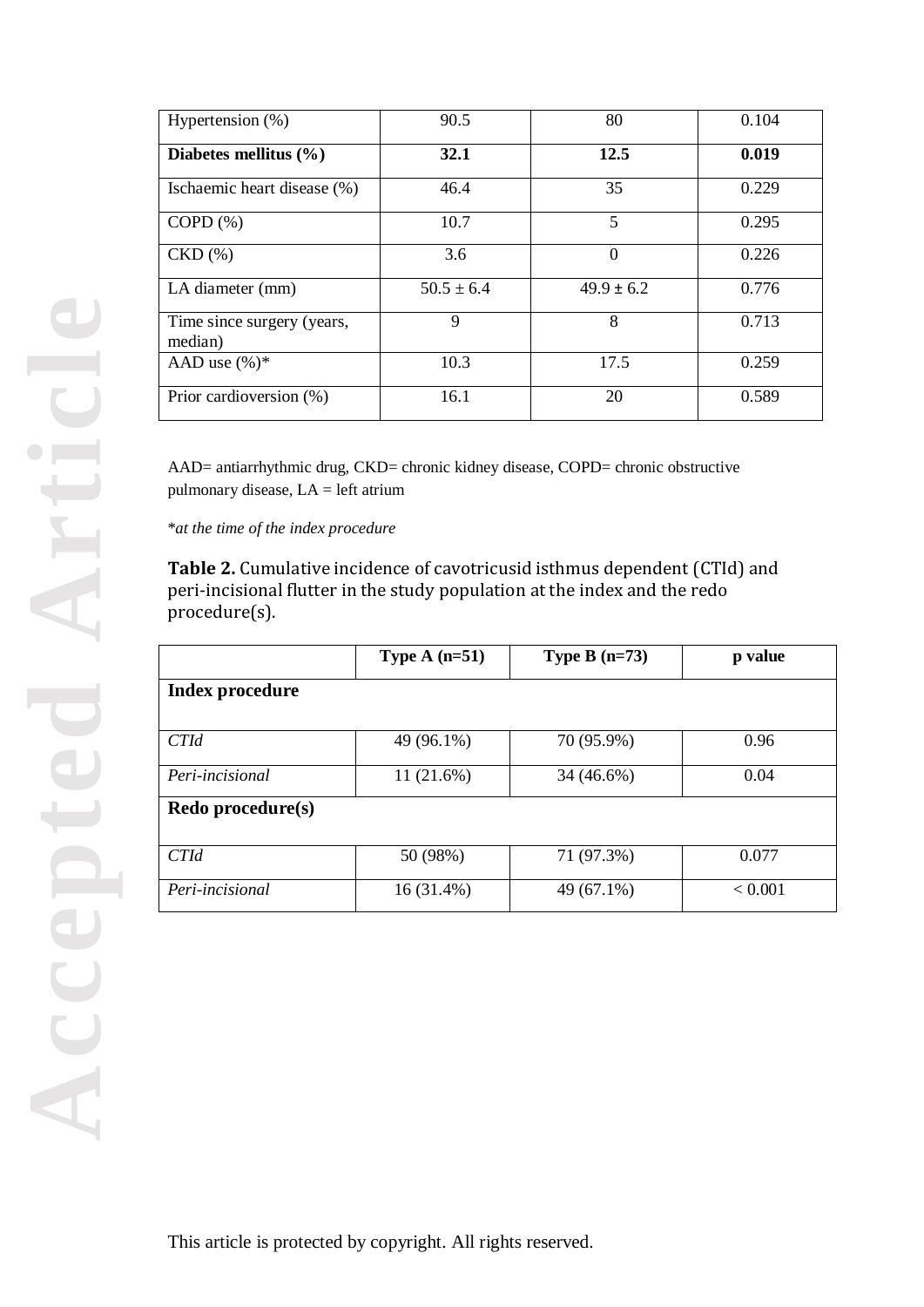## **Figure 1.** Flowchart of the patient population



**Figure 2.** Three-dimensional electroanatomic map of the right atrium in a patient with previous MVR through a transseptal surgical approach. Blue dots mark sites where double potentials were recorded along the atriotomy line extending from the lateral wall anteriorly and onto the septum. After the RF ablation (red dots) of the ongoing CTId flutter, peri-incisonal flutter was induced and successfully terminated with a lesion set between the atriotomy scar and the IVC.

CTId= cavotricuspid isthmus dependent, IVC=inferior vena cava, MVR=mitral valve replacement

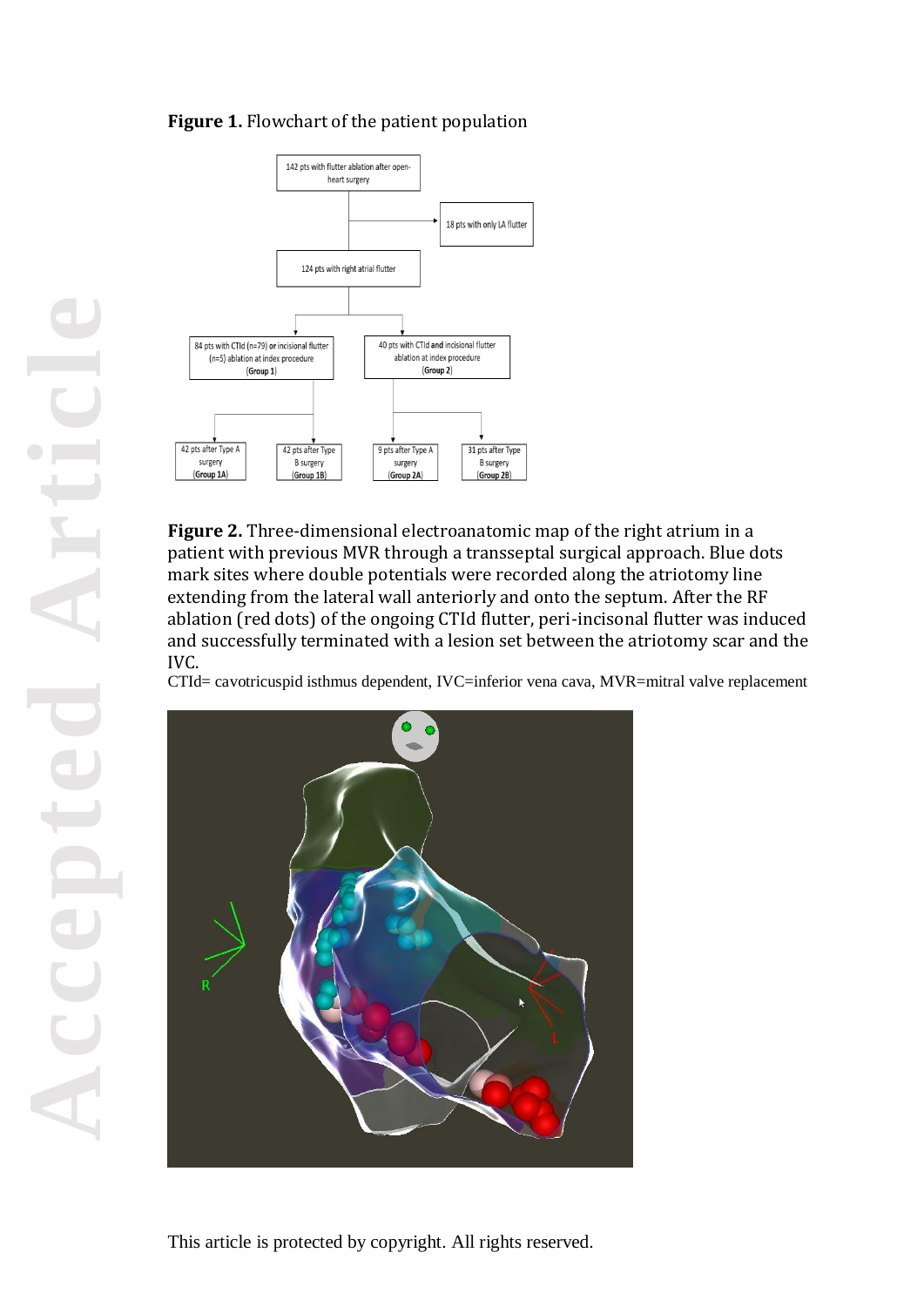**Figure 3.** Freedom from any flutter recurrence in patents after Type A and Type B surgery after the index procedure